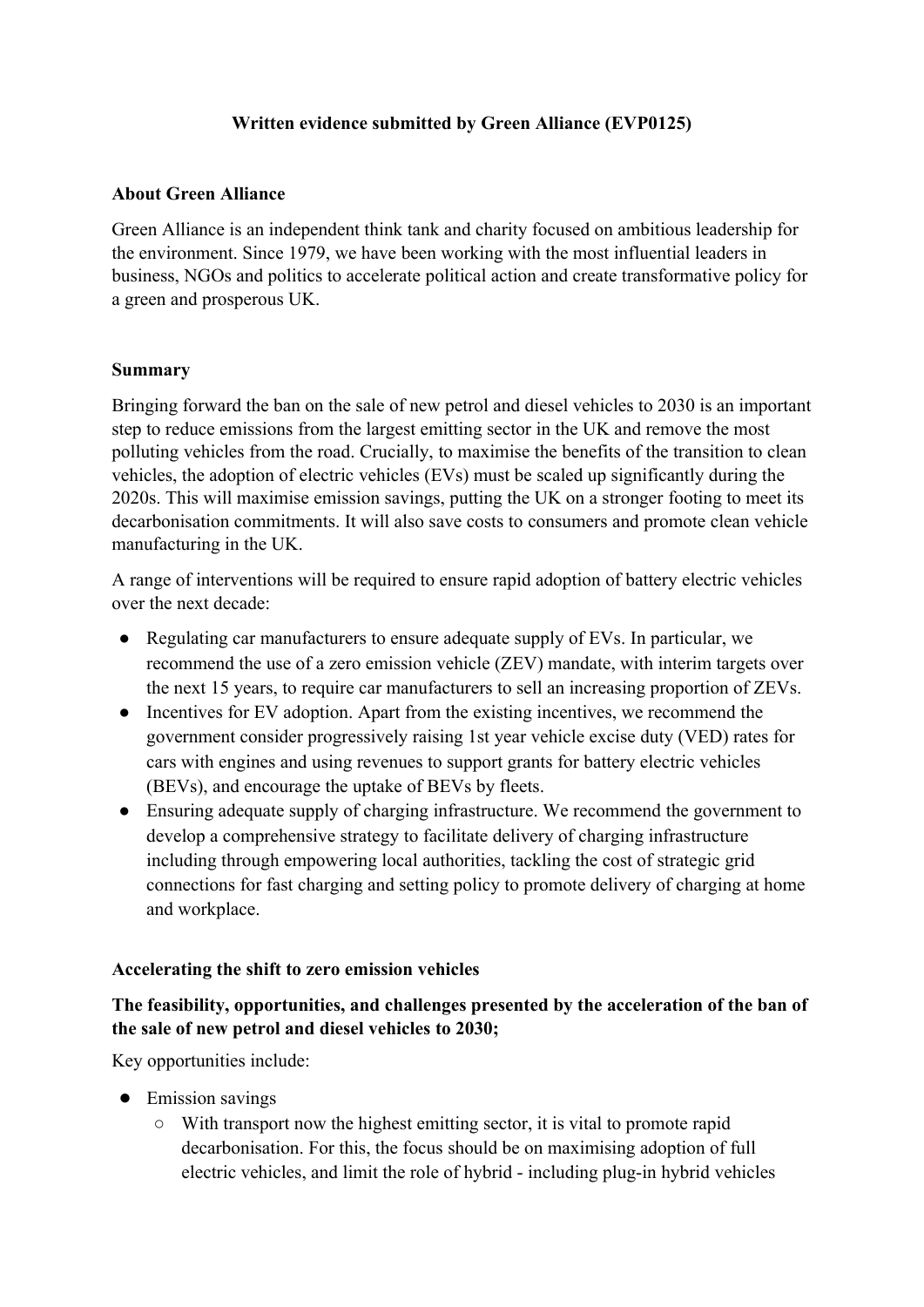(PHEVs), as these do not contribute to significant emission savings compared to conventional internal combustion engine vehicles. Analysis by Transport & Environment shows that PHEVs are responsible for only about 30% fewer emissions compared to ICEs.<sup>1</sup>

- The UK is currently not on track to meet its 5th Carbon Budget. We estimate that, based on the new Climate Change Committee (CCC) assessment of the emissions reduction needed between 2028-2032, the UK is still projected to generate 849MtCO2e in excess over that five-year period. The UK is also not currently on track to meet its new 2030 Nationally Determined Contribution target, with an expected 91MtCO2e/year excess emission projected in 2030.
- Our analysis has shown that a 2030 ban on the sale of new internal combustion engine (ICE) - as well as plug-in hybrid - cars and vans would deliver significant emission savings during the 5th Carbon Budget, with savings of ranging between 90 - 117 MtCO2e over the five year period depending on the rate of adoption over the 2020s (assuming between 38% - 50% of new sales are BEVs in 2025). While these emission savings would not be sufficient by themselves to close the gap for the UK to meet the 2030 NDC target and the emission reductions needed over the 5th Carbon Budget, ensuring strong EV adoption and limiting as much as possible the role for PHEVs post 2030 would put the UK on a stronger footing to meet its decarbonisation commitments.
- Similarly, the CCC has indicated in its 6th Carbon Budget advice that the government should be aiming for rapid adoption of EVs over the next decade, with BEVs representing nearly half of new vehicle sales in 2025, and with non-zero emission vehicles representing an extremely limited share of the market post 2030. They have also recommended a comprehensive policy package for the government to deliver the phase out of new petrol and diesel vehicles by 2030, including a ZEV mandate, expansion of EV charging infrastructure and stronger consumer incentives<sup>2</sup>
- Therefore, while the government's decision to allow the sale of hybrid vehicles until 2035 is a missed opportunity to turbocharge the transition to zero emission cars and vans, government should maximise emission savings by accelerating adoption of battery electric vehicles over the next decade, including through regulating the car industry to sell a rapidly increasing share of zero emission vehicles over the next 15 years, and limiting the sales of hybrid and plug-in hybrid vehicles after 2030.<sup>3</sup>
- Job creation, clean vehicle manufacturing and wider economic benefits
	- In promoting the transition to electric vehicles, the UK has the opportunity to develop leadership in clean vehicle manufacturing. Building on the UK's automotive sector and strong science base, the UK could lead on a new clean vehicle manufacturing industry, benefiting regions across the country through direct job creations and wider positive economic impacts. Analysis by Cambridge Econometrics finds if the UK motor industry, with the support from the government, could leverage a rapid transition to electric vehicles to improve their competitiveness. They could enjoy substantial positive economic benefits of a 0.6%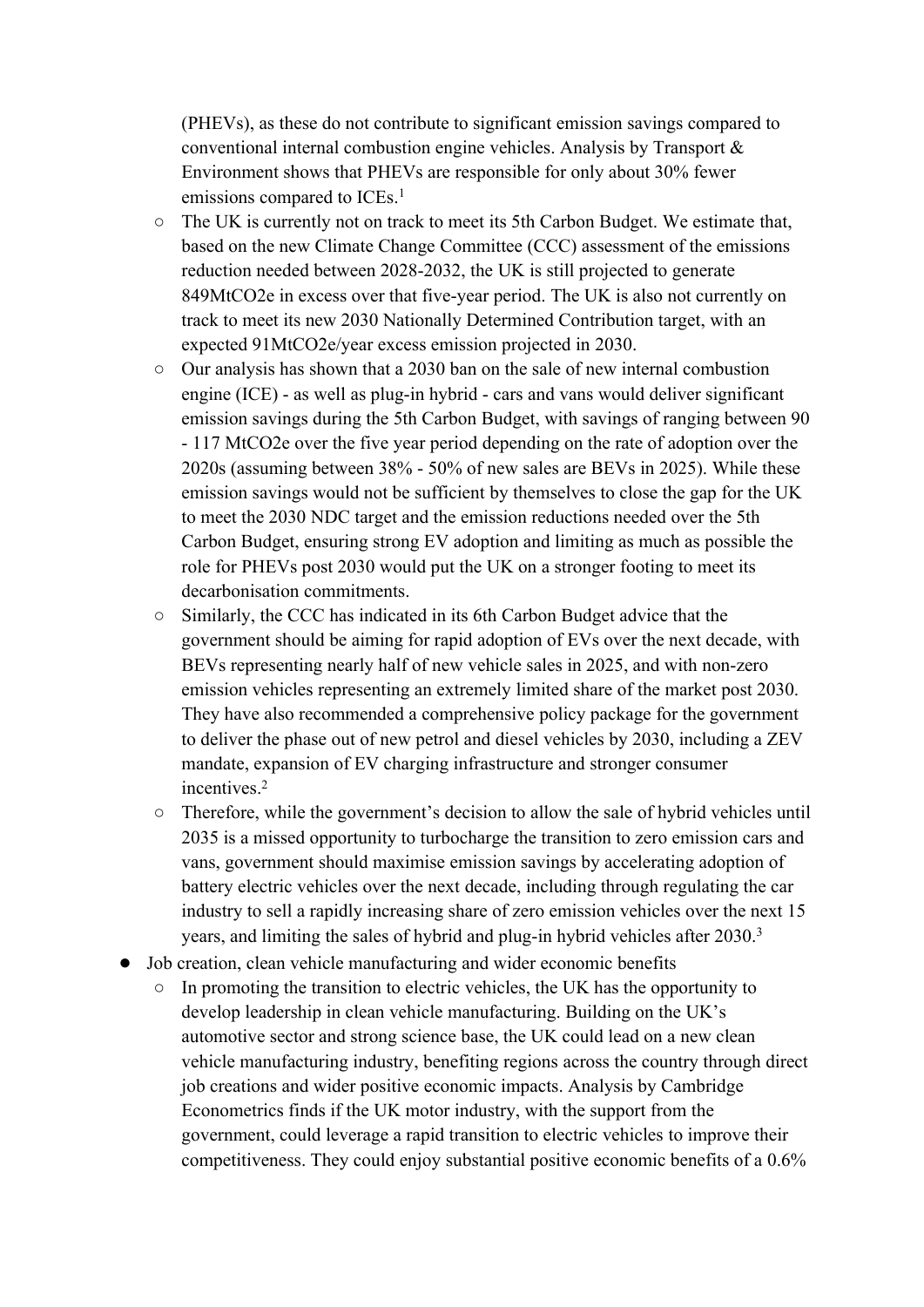increase in GDP and create 63,000 direct jobs in 2030 by securing a greater share of the domestic market.<sup>4</sup>

- There is also the opportunity to support job creation through the delivery of the required charging infrastructure. IPPR estimates that the installation and maintenance of chargers and battery cell manufacturing could create 27,000 jobs in the UK $<sup>5</sup>$ </sup>
- The more rapid transition to electric vehicles is expected to bring wider economic benefits due to the lower overall costs of mobility resulting in higher consumer spending on electricity and other goods and services. The same analysis done by Cambridge Econometrics estimated a 0.2% increase in GDP and creation of 32,000 direct jobs across the economy in 2030. Even though the rapid transition to electric vehicles will lead to a decline in Government tax revenues mainly from the fall in fuel duty revenues. The overall economic gains lead to increased revenues elsewhere in the economy, particularly from income tax, could lead to a £1.9 billion increase in government revenue in 2030.<sup>6</sup>
- Cost savings to consumers
	- With the current subsidy scheme, the total cost of ownership (TCO) of EVs is already lower than that of conventional cars and the CCC estimates that EVs will be cost-saving compared with a conventional car in 2025 subsidy free (on a TCO basis). The lower operating cost of EVs is due to greater efficiency and lower fuel and maintenance costs.<sup>7</sup> This is particularly beneficial for fleets where there is an intensive use of vehicles.
	- Second hand EVs could also benefit lower income households due to lower overall costs. Our analysis shows that low income households could save £3,000-£5,000 per car if they were to buy or lease a used EV, compared to the cheapest diesel vehicle, on a total cost of ownership basis.<sup>8</sup>
- Further benefits
	- Electric vehicles and repurposed vehicle batteries could support a more flexible energy system, charging at times of high supply and feeding energy back into the system when needed.<sup>9</sup>
	- The transition to EVs will also help improve air quality, particularly nitrogen dioxide (NO2) and non-methane volatile organic compounds (NMVOC) levels, by reducing the number of petrol and diesel vehicles on the road.<sup>10</sup>

Some of the main challenges related to the transition to electric vehicles are:

- While electric vehicles significantly reduce greenhouse gas emissions compared to ICEs, their impact on air quality is more limited. This is because a significant share of air pollution is associated with braking and tire wear. Furthermore, there is a risk that lower operational costs of EVs will lead to higher mileage, therefore raising the impact of air and water pollution from braking and tire wear.
- The lower operational costs of EVs could potentially dissuade people from using public transport, potentially worsening congestion. A survey asking public transport commuters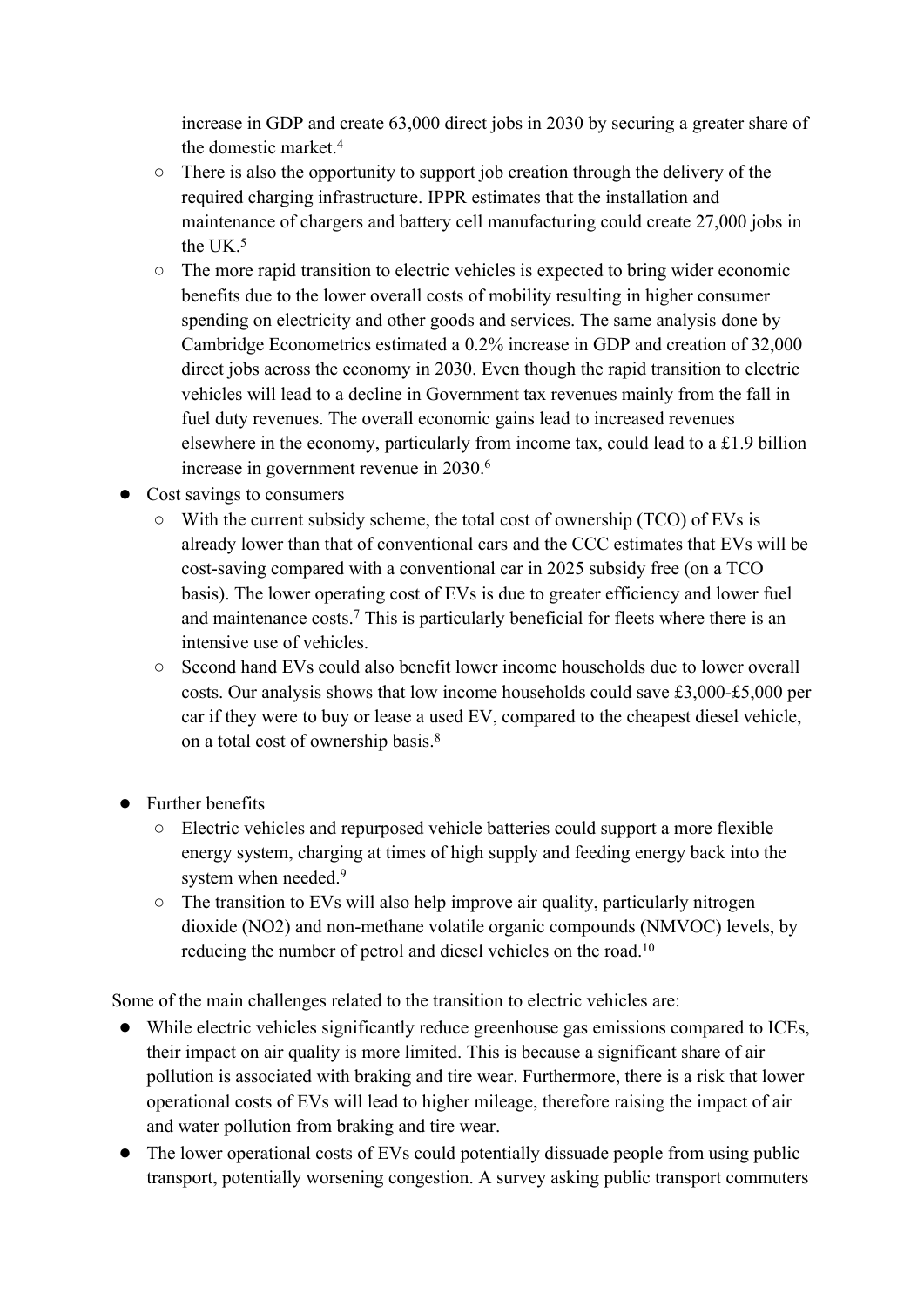on how they plan to change their journey to work post-lockdown has shown that 43% were considering an EV rather than public transport.<sup>11</sup> There is a need for policies to support adoption of EVs, these need to be combined with policies to promote the use of public transport and reducing car mileage.

- Lower operational costs of EVs also pose a risk of deterring the efforts in promoting reduced car ownership, limiting efforts to reduce embodied carbon emissions associated with the vehicle fleet. As recommended by the CCC, policies to strengthen schemes to support active travel and public transport are needed to reduce demand for car travel. In addition, the government must set policy for manufacturers to reduce embodied carbon through better design, and greater vehicle and battery reuse and remanufacturing.<sup>12</sup>
- There is also an equity issue in the transition to EVs. Lower income households with less access to EVs could be paying fuel duty and supporting the transition to EVs through their electricity bills and general taxation. While securing ample supply of second hand EVs could address the affordability of EVs, studies have shown that lower income households who are least likely to own a private vehicle are more susceptible to suffer from poor air quality. Therefore, alongside boosting access to the second hand EV market, complementary policies aiming at improving air quality, promoting access to public transport and active travel infrastructure are needed to ensure a fair and just transition<sup>13</sup>
- Green Alliance is part of the 'CREDS FAIR' project, which looks at the relationship between fuel and transport poverty to understand which groups are most likely to be impacted by both. Low income households in rural communities are one of the most likely groups to be affected by both forms of poverty, due to poor efficiency of homes and isolation due to a lack of transport infrastructure. Government must ensure that future policies to incentivise EV are designed with vulnerable communities in mind. Further research from this project, due over the next couple of years, will provide further evidence on the impact of decarbonisation policies on these vulnerable groups.<sup>14</sup>

# **The actions required by Government and private operators to encourage greater uptake of electric vehicles and the infrastructure required to support them;**

A comprehensive suite of measures is required to promote the EV transition and maximise the benefits to communities and businesses across the country.

Government action is needed in the following areas:

- Regulating manufacturer
	- An appropriate balance between policies to increase both supply and demand is essential in driving the EV transition. Incentives to promote EV uptake must be complemented with the regulation of car manufacturers. Effective regulation for the car industry is essential to guarantee adequate supply of ZEVs well ahead of 2030/2035, promote rapid cost reductions thanks to economies of scale and innovation, and ensure emission savings and benefits to consumers. It is recommended to regulate by a ZEV mandate - to require car manufacturers to sell an increasing proportion of ZEVs, with interim targets over the next 15 years.<sup>15</sup>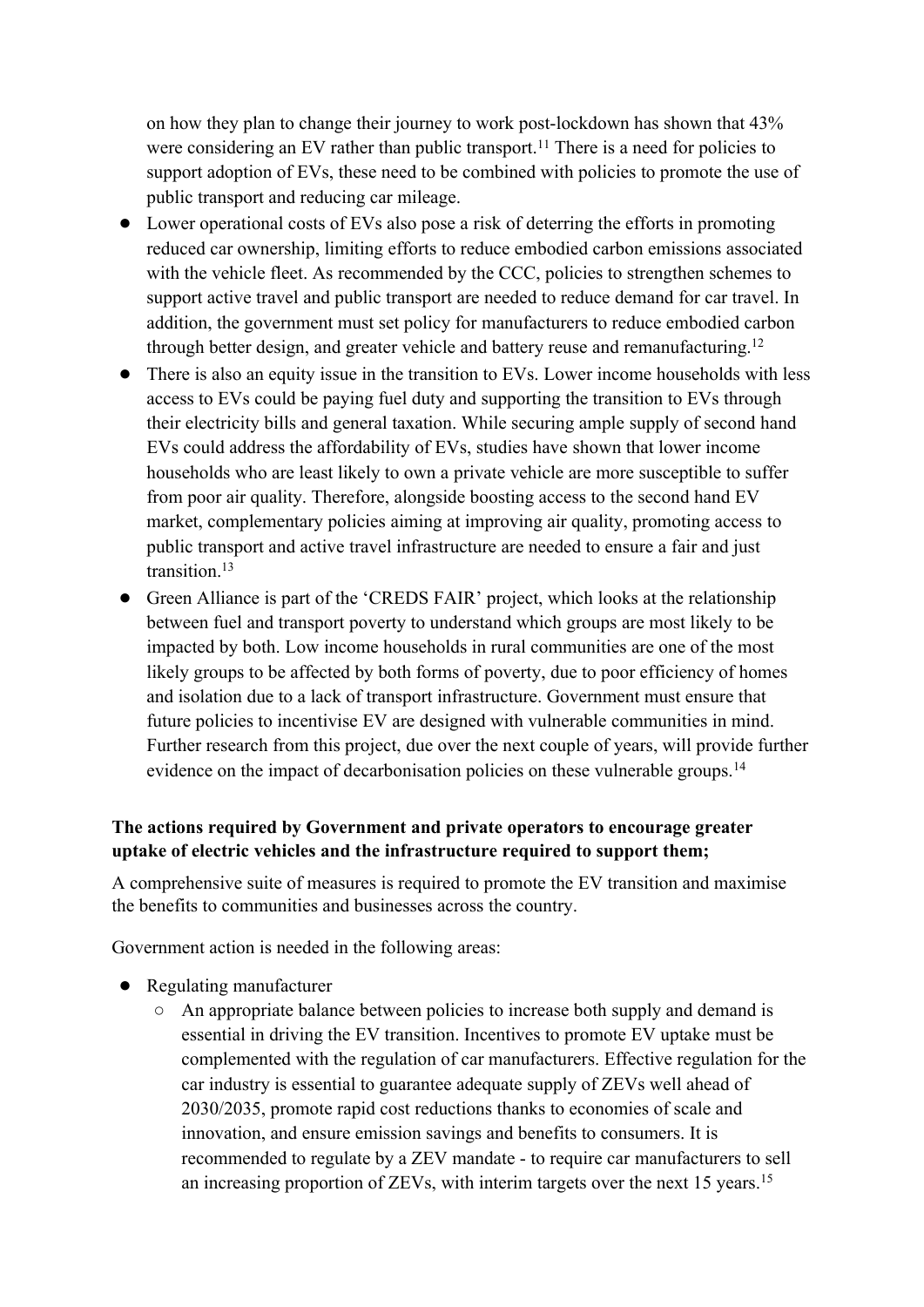- The government should set regulation to limit the sales of all hybrid vehicles post 2030. Regulation will also be needed to ensure a continuous reduction in emissions from ICE while their sale is still permitted, as recommended by the CCC.<sup>16</sup>
- Charging
	- The government should implement policies to facilitate the deployment of charging infrastructure and ensure a good coverage of charge points throughout the UK. This should be part of a comprehensive charging strategy, which should address the need for on-street charging<sup>17</sup>, home charging and charging in workplace.<sup>18</sup>
	- As part of this, government should support deployment where cost of grid upgrades would limit coverage or where the business case is weak to ensure national coverage. Rural areas in particular have been struggling to access funding for installing EV charging points as there is currently a poor business case for doing so, due to lower population density and higher grid connection costs. The Local Energy Hubs developed by BEIS are a great example of how government can support local authorities to access more funding, pool together resources and attract private investment. A roll out of this model, or a similar scheme, can support the increase in EV charging infrastructure.<sup>19</sup>
- Incentivise uptake
	- It is positive that the government has provided more incentives to EV purchase as committed in the Ten Point Plan. As part of a longer term strategy to support the adoption of EVs, the government should consider reforming 1st year VED, progressively raising 1st year VED rates for fossil fuel cars and using revenues to support grants for EVs is the most equitable way to incentivise the purchase of ZEVs in coming years.<sup>20</sup>
- Policy for resource efficient design, reuse and recycling of EVs and EV batteries
	- Government should set policy to reduce emissions associated with vehicle and battery manufacturing.<sup>21</sup> Policy should promote design for disassembly, resource efficient manufacturing, longer vehicle and battery life, reuse, remanufacturing and recycling of EV cars and batteries. This should be couple with policy to scale up the required infrastructure for reuse and high value recycling, boosting the resilience of UK businesses by limiting the reliance on imported materials. We estimate that the UK could meet nearly half of its demand for cobalt in 2035 through domestically sourced, recycled cobalt.<sup>22</sup>
	- There is also the opportunity to leverage new digital technologies, including smart battery management systems (to optimise the use of batteries and determine the best time to repurpose EV batteries for stationary storage) and the use of digital passports for tracking batteries.
- Policy to promote a system wide transition to low carbon transport, including reducing the need for travel, greater use of walking and cycling, and boosting public transport. As discussed in the previous section, EV adoption needs to be complemented by a suite of other policies to support alternative forms of low carbon transport, in order to maximise air quality and health benefits, and lower congestion.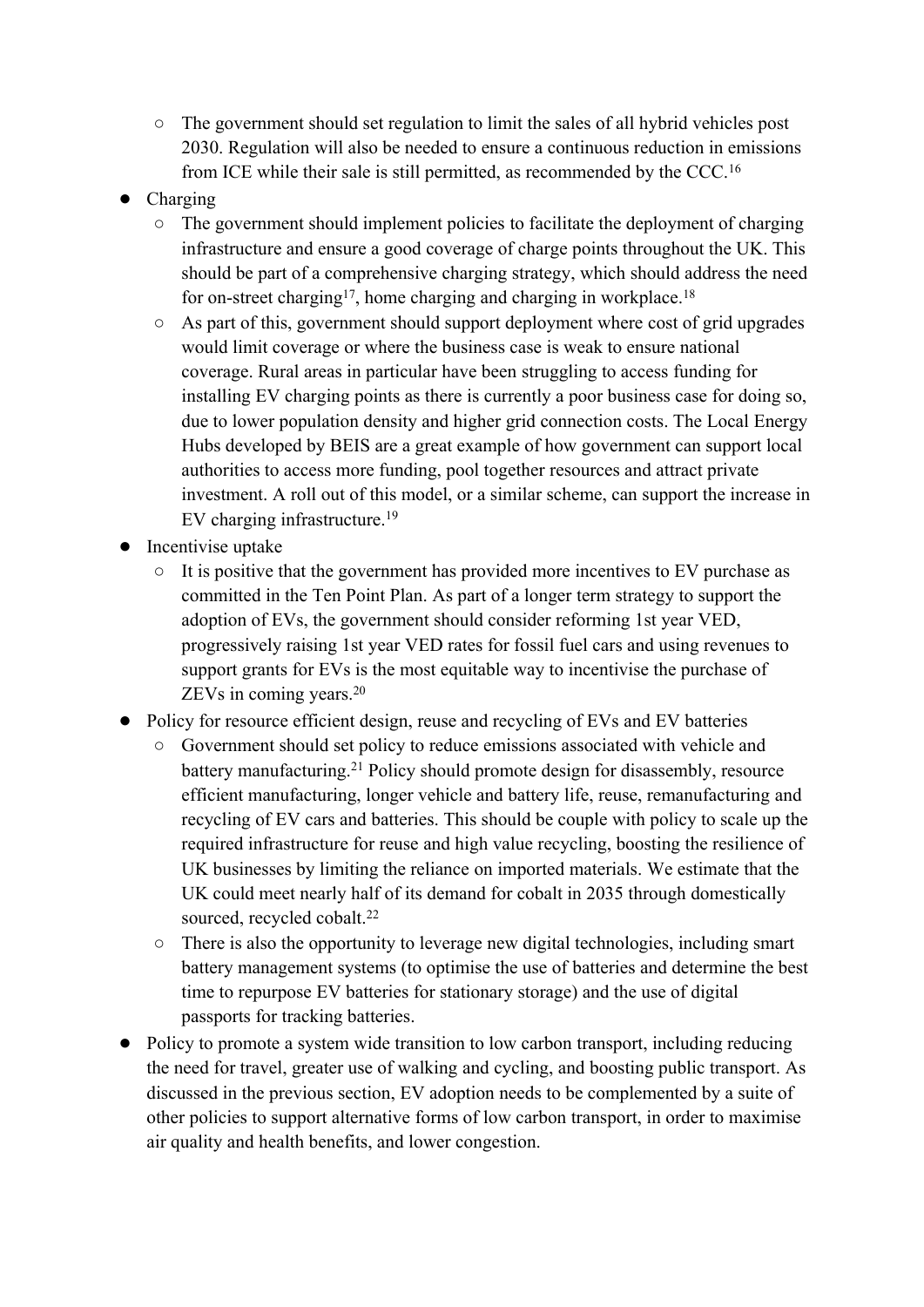# **The particular challenges around decarbonising buses and how these should be addressed;**

- On a TCO basis, battery electric buses can already offer a cost effective zero emission option for the replacement of conventional buses, With the projected battery cost reductions, the TCO of battery electric buses will be 10% cheaper than that of diesel buses. The switching to battery electric buses could enable passenger fare reductions of ca. 2p per km due to significant fuel savings.<sup>23</sup>
- The government should also incentivise the continued roll-out of zero-emission buses and empower Local Authorities to continue driving zero-emission bus uptake. While the recent announcement of Coventry and Oxford becoming the first all-electric bus towns, this funding must now be rolled out to support the bus sector while also delivering on the 4000 zero emission buses pledged for this parliament.
- Incentivising modal shift will make buses more economical to run due to higher passenger numbers. Policies to decarbonise buses should go hand in hand with incentivising the shift away from private vehicles to public transport, through promoting policies such as clean air zones in city centres to disincentivise driving, or the uptake of workplace parking levies by local authorities.

# **The Government's ambition to phase out the sale of new diesel heavy goods vehicles, including the scope to use hydrogen as an alternative fuel.**

- Phasing out diesel heavy goods vehicles (HGVs) is vital in the UK's overall effort in reducing GHG emissions. Road transport represents 68% of all transport emissions (including international aviation and shipping), 19% of which are from HGVs.<sup>24</sup>
- As indicated by the CCC, the best solution to decarbonise heavy goods vehicles (HGVs) is still uncertain, with potential options including battery-electric, hydrogen and pantograph.<sup>25</sup> The government must make the best use of the investments in freight trials and innovation programmes as committed in the Ten Point Plan and Energy White Paper to develop the best solution for broad application.<sup>26</sup> In the meantime, the government should avoid lock-ins of particular options by maintaining a level playing field - not to subsidise certain options until it is proven to be better in terms of cost and efficiency.
- According to analysis by Transport & Environment, the ICE sales phase out must happen before 2035 for trucks below 26 tonnes and before 2040 for heavier vehicles. Even with these dates, a circulation ban on legacy diesel fleet in 2050 will be needed to fully decarbonise the freight sector.<sup>27</sup>
- The government should act in pace with trials and planning to meet the 2040 phase out date for new diesel HGVs recommended by the CCC. At the same time, support schemes to reduce HGV usage and set ambitious CO2 emissions standards for HGVs to achieve interim emission reduction.<sup>28</sup>

# **Road pricing**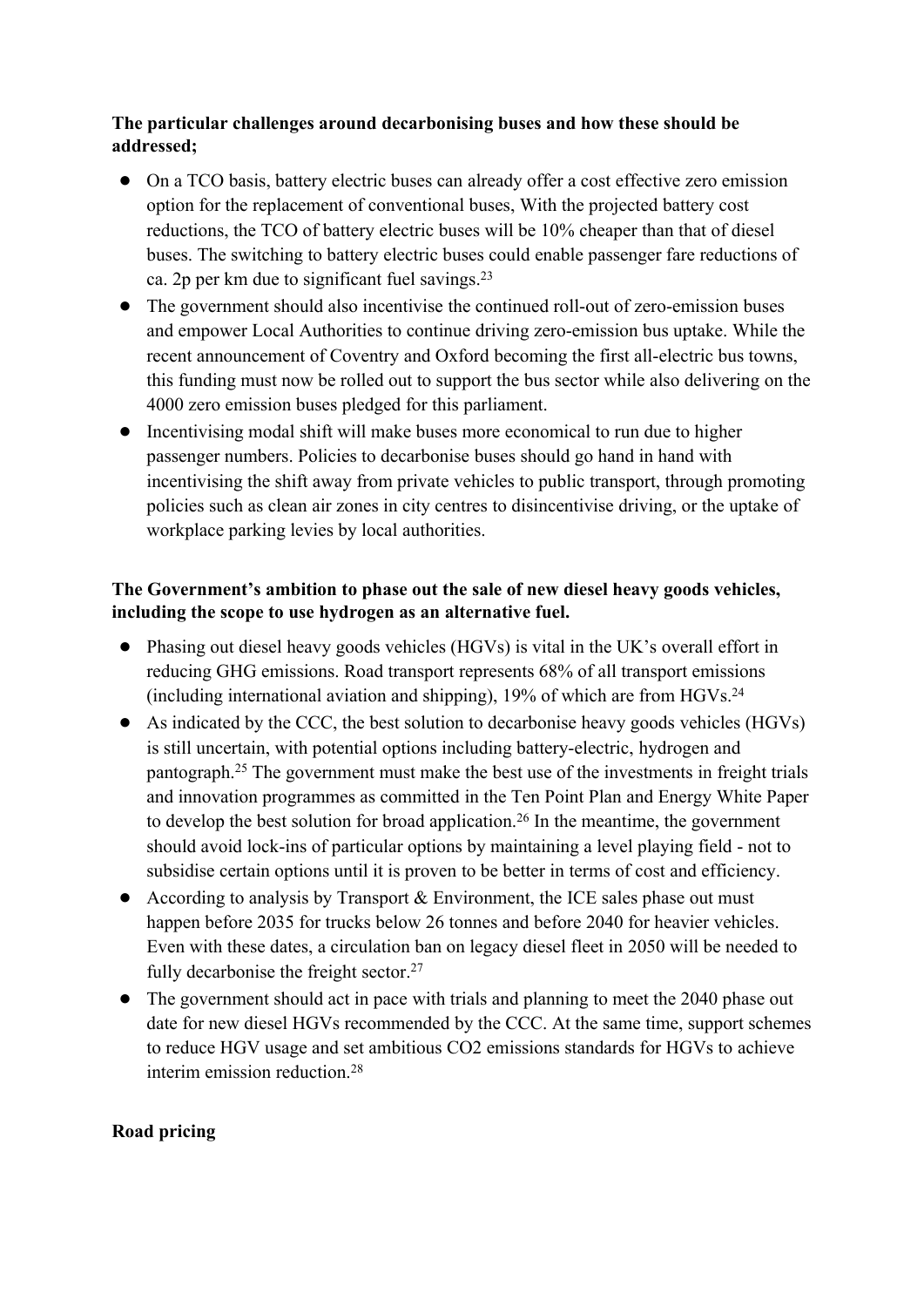**The case for introducing some form of road pricing and the economic, fiscal, environmental and social impacts of doing so;**

**The level of public support for road pricing and how the views of the public need to be considered in the development of any road pricing scheme;**

- Road pricing can be a important tool in ensuring that, as the UK vehicle fleet moves away from polluting vehicles towards zero emission alternatives, there remains an incentives to reduce vehicle miles. As emphasised by the CCC, there is an "urgent need for stronger policies to reduce growth in demand for travel" and we have discussed previously in this submission how a reduction in vehicle miles is essential to maximise air quality and health benefits, reduce congestion and maximise emission savings.
- However, careful design is vital to ensure road pricing is applied in a fair and equitable way, including taking into consideration the impact on rural areas and communities with limited access to public transport and infrastructure for walking and cycling. It's therefore essential that introduction of road pricing is complemented by a set of supportive policies to maximise effectiveness and fairness.

February 2021

#### **Endnotes**

<sup>1</sup> The CO2 emissions from a typical PHEV are about 117g CO2/km on the road only slightly better than from a conventional hybrid car like a Toyota Prius 135g CO2/km. A conventional new ICE c[a](https://www.transportenvironment.org/sites/te/files/publications/2020_09_UK_briefing_The_plug-in_hybrid_con.pdf)r has emissions of 164-167g CO2/km on the road (diesel and petrol respectively). T&E, 2020. [UK](https://www.transportenvironment.org/sites/te/files/publications/2020_09_UK_briefing_The_plug-in_hybrid_con.pdf) [briefing:](https://www.transportenvironment.org/sites/te/files/publications/2020_09_UK_briefing_The_plug-in_hybrid_con.pdf) [The](https://www.transportenvironment.org/sites/te/files/publications/2020_09_UK_briefing_The_plug-in_hybrid_con.pdf) [plug-in](https://www.transportenvironment.org/sites/te/files/publications/2020_09_UK_briefing_The_plug-in_hybrid_con.pdf) [hybrid](https://www.transportenvironment.org/sites/te/files/publications/2020_09_UK_briefing_The_plug-in_hybrid_con.pdf) [con](https://www.transportenvironment.org/sites/te/files/publications/2020_09_UK_briefing_The_plug-in_hybrid_con.pdf)

<sup>2</sup> CCC, 2020. [Sixth](https://www.theccc.org.uk/publication/sixth-carbon-budget/) [Carbon](https://www.theccc.org.uk/publication/sixth-carbon-budget/) [Budget](https://www.theccc.org.uk/publication/sixth-carbon-budget/)

<sup>3</sup> Green Alliance and Greenpeace, 2020. [Ending](https://www.green-alliance.org.uk/resources/Green_Alliance_Greenpeace_2030_ICE_Phase-Out_Briefing_September_2020.pdf) [the](https://www.green-alliance.org.uk/resources/Green_Alliance_Greenpeace_2030_ICE_Phase-Out_Briefing_September_2020.pdf) [sale](https://www.green-alliance.org.uk/resources/Green_Alliance_Greenpeace_2030_ICE_Phase-Out_Briefing_September_2020.pdf) [of](https://www.green-alliance.org.uk/resources/Green_Alliance_Greenpeace_2030_ICE_Phase-Out_Briefing_September_2020.pdf) [new](https://www.green-alliance.org.uk/resources/Green_Alliance_Greenpeace_2030_ICE_Phase-Out_Briefing_September_2020.pdf) [diesel,](https://www.green-alliance.org.uk/resources/Green_Alliance_Greenpeace_2030_ICE_Phase-Out_Briefing_September_2020.pdf) [petrol](https://www.green-alliance.org.uk/resources/Green_Alliance_Greenpeace_2030_ICE_Phase-Out_Briefing_September_2020.pdf) [and](https://www.green-alliance.org.uk/resources/Green_Alliance_Greenpeace_2030_ICE_Phase-Out_Briefing_September_2020.pdf) [hybrid](https://www.green-alliance.org.uk/resources/Green_Alliance_Greenpeace_2030_ICE_Phase-Out_Briefing_September_2020.pdf) [cars](https://www.green-alliance.org.uk/resources/Green_Alliance_Greenpeace_2030_ICE_Phase-Out_Briefing_September_2020.pdf) [and](https://www.green-alliance.org.uk/resources/Green_Alliance_Greenpeace_2030_ICE_Phase-Out_Briefing_September_2020.pdf) [vans:](https://www.green-alliance.org.uk/resources/Green_Alliance_Greenpeace_2030_ICE_Phase-Out_Briefing_September_2020.pdf) [the](https://www.green-alliance.org.uk/resources/Green_Alliance_Greenpeace_2030_ICE_Phase-Out_Briefing_September_2020.pdf) [contribution](https://www.green-alliance.org.uk/resources/Green_Alliance_Greenpeace_2030_ICE_Phase-Out_Briefing_September_2020.pdf) [to](https://www.green-alliance.org.uk/resources/Green_Alliance_Greenpeace_2030_ICE_Phase-Out_Briefing_September_2020.pdf) [UK](https://www.green-alliance.org.uk/resources/Green_Alliance_Greenpeace_2030_ICE_Phase-Out_Briefing_September_2020.pdf) [emissions](https://www.green-alliance.org.uk/resources/Green_Alliance_Greenpeace_2030_ICE_Phase-Out_Briefing_September_2020.pdf) [targets](https://www.green-alliance.org.uk/resources/Green_Alliance_Greenpeace_2030_ICE_Phase-Out_Briefing_September_2020.pdf)

<sup>4</sup> Cambridge Econometrics and Element Energy, 2020. [The](https://www.greenpeace.org.uk/resources/the-impact-of-a-2030-ice-phase-out-in-the-uk/#:~:text=Under%20a%202030%20phase%20out,is%20zero-emission%20by%202040.&text=The%20more%20rapid%20transition%20is,across%20the%20economy%20in%202030.) [impact](https://www.greenpeace.org.uk/resources/the-impact-of-a-2030-ice-phase-out-in-the-uk/#:~:text=Under%20a%202030%20phase%20out,is%20zero-emission%20by%202040.&text=The%20more%20rapid%20transition%20is,across%20the%20economy%20in%202030.) [of](https://www.greenpeace.org.uk/resources/the-impact-of-a-2030-ice-phase-out-in-the-uk/#:~:text=Under%20a%202030%20phase%20out,is%20zero-emission%20by%202040.&text=The%20more%20rapid%20transition%20is,across%20the%20economy%20in%202030.) [a](https://www.greenpeace.org.uk/resources/the-impact-of-a-2030-ice-phase-out-in-the-uk/#:~:text=Under%20a%202030%20phase%20out,is%20zero-emission%20by%202040.&text=The%20more%20rapid%20transition%20is,across%20the%20economy%20in%202030.) [2030](https://www.greenpeace.org.uk/resources/the-impact-of-a-2030-ice-phase-out-in-the-uk/#:~:text=Under%20a%202030%20phase%20out,is%20zero-emission%20by%202040.&text=The%20more%20rapid%20transition%20is,across%20the%20economy%20in%202030.) [ICE](https://www.greenpeace.org.uk/resources/the-impact-of-a-2030-ice-phase-out-in-the-uk/#:~:text=Under%20a%202030%20phase%20out,is%20zero-emission%20by%202040.&text=The%20more%20rapid%20transition%20is,across%20the%20economy%20in%202030.) [phase-out](https://www.greenpeace.org.uk/resources/the-impact-of-a-2030-ice-phase-out-in-the-uk/#:~:text=Under%20a%202030%20phase%20out,is%20zero-emission%20by%202040.&text=The%20more%20rapid%20transition%20is,across%20the%20economy%20in%202030.) [in](https://www.greenpeace.org.uk/resources/the-impact-of-a-2030-ice-phase-out-in-the-uk/#:~:text=Under%20a%202030%20phase%20out,is%20zero-emission%20by%202040.&text=The%20more%20rapid%20transition%20is,across%20the%20economy%20in%202030.) [the](https://www.greenpeace.org.uk/resources/the-impact-of-a-2030-ice-phase-out-in-the-uk/#:~:text=Under%20a%202030%20phase%20out,is%20zero-emission%20by%202040.&text=The%20more%20rapid%20transition%20is,across%20the%20economy%20in%202030.) [UK](https://www.greenpeace.org.uk/resources/the-impact-of-a-2030-ice-phase-out-in-the-uk/#:~:text=Under%20a%202030%20phase%20out,is%20zero-emission%20by%202040.&text=The%20more%20rapid%20transition%20is,across%20the%20economy%20in%202030.)

<sup>&</sup>lt;sup>5</sup> IPPR, 2020. [Transforming](https://www.ippr.org/research/publications/transforming-the-economy-after-covid19) [the](https://www.ippr.org/research/publications/transforming-the-economy-after-covid19) [economy](https://www.ippr.org/research/publications/transforming-the-economy-after-covid19) [after](https://www.ippr.org/research/publications/transforming-the-economy-after-covid19) [Covid-19:](https://www.ippr.org/research/publications/transforming-the-economy-after-covid19) [A](https://www.ippr.org/research/publications/transforming-the-economy-after-covid19) [clean,](https://www.ippr.org/research/publications/transforming-the-economy-after-covid19) [fair](https://www.ippr.org/research/publications/transforming-the-economy-after-covid19) [and](https://www.ippr.org/research/publications/transforming-the-economy-after-covid19) [resilient](https://www.ippr.org/research/publications/transforming-the-economy-after-covid19) [recovery](https://www.ippr.org/research/publications/transforming-the-economy-after-covid19)

<sup>6</sup> Cambridge Econometrics and Element Energy, 2020. [The](https://www.greenpeace.org.uk/resources/the-impact-of-a-2030-ice-phase-out-in-the-uk/#:~:text=Under%20a%202030%20phase%20out,is%20zero-emission%20by%202040.&text=The%20more%20rapid%20transition%20is,across%20the%20economy%20in%202030.) [impact](https://www.greenpeace.org.uk/resources/the-impact-of-a-2030-ice-phase-out-in-the-uk/#:~:text=Under%20a%202030%20phase%20out,is%20zero-emission%20by%202040.&text=The%20more%20rapid%20transition%20is,across%20the%20economy%20in%202030.) [of](https://www.greenpeace.org.uk/resources/the-impact-of-a-2030-ice-phase-out-in-the-uk/#:~:text=Under%20a%202030%20phase%20out,is%20zero-emission%20by%202040.&text=The%20more%20rapid%20transition%20is,across%20the%20economy%20in%202030.) [a](https://www.greenpeace.org.uk/resources/the-impact-of-a-2030-ice-phase-out-in-the-uk/#:~:text=Under%20a%202030%20phase%20out,is%20zero-emission%20by%202040.&text=The%20more%20rapid%20transition%20is,across%20the%20economy%20in%202030.) [2030](https://www.greenpeace.org.uk/resources/the-impact-of-a-2030-ice-phase-out-in-the-uk/#:~:text=Under%20a%202030%20phase%20out,is%20zero-emission%20by%202040.&text=The%20more%20rapid%20transition%20is,across%20the%20economy%20in%202030.) [ICE](https://www.greenpeace.org.uk/resources/the-impact-of-a-2030-ice-phase-out-in-the-uk/#:~:text=Under%20a%202030%20phase%20out,is%20zero-emission%20by%202040.&text=The%20more%20rapid%20transition%20is,across%20the%20economy%20in%202030.) [phase-out](https://www.greenpeace.org.uk/resources/the-impact-of-a-2030-ice-phase-out-in-the-uk/#:~:text=Under%20a%202030%20phase%20out,is%20zero-emission%20by%202040.&text=The%20more%20rapid%20transition%20is,across%20the%20economy%20in%202030.) [in](https://www.greenpeace.org.uk/resources/the-impact-of-a-2030-ice-phase-out-in-the-uk/#:~:text=Under%20a%202030%20phase%20out,is%20zero-emission%20by%202040.&text=The%20more%20rapid%20transition%20is,across%20the%20economy%20in%202030.) [the](https://www.greenpeace.org.uk/resources/the-impact-of-a-2030-ice-phase-out-in-the-uk/#:~:text=Under%20a%202030%20phase%20out,is%20zero-emission%20by%202040.&text=The%20more%20rapid%20transition%20is,across%20the%20economy%20in%202030.) [UK](https://www.greenpeace.org.uk/resources/the-impact-of-a-2030-ice-phase-out-in-the-uk/#:~:text=Under%20a%202030%20phase%20out,is%20zero-emission%20by%202040.&text=The%20more%20rapid%20transition%20is,across%20the%20economy%20in%202030.)

<sup>7</sup> CCC, 2020. [Sixth](https://www.theccc.org.uk/publication/sixth-carbon-budget/) [Carbon](https://www.theccc.org.uk/publication/sixth-carbon-budget/) [Budget](https://www.theccc.org.uk/publication/sixth-carbon-budget/)

<sup>8</sup> Green Alliance, 2019. [Going](https://www.green-alliance.org.uk/resources/going_electric_how_everyone_can_benefit_sooner.pdf) [electric](https://www.green-alliance.org.uk/resources/going_electric_how_everyone_can_benefit_sooner.pdf)

<sup>&</sup>lt;sup>9</sup> Green Alliance, 2019. **[Smarter](https://www.green-alliance.org.uk/resources/smarter_transport.pdf) [transport](https://www.green-alliance.org.uk/resources/smarter_transport.pdf)** 

<sup>10</sup> CCC, 2020. [The](https://www.theccc.org.uk/publication/the-uks-transition-to-electric-vehicles/) [UK's](https://www.theccc.org.uk/publication/the-uks-transition-to-electric-vehicles/) [transition](https://www.theccc.org.uk/publication/the-uks-transition-to-electric-vehicles/) [to](https://www.theccc.org.uk/publication/the-uks-transition-to-electric-vehicles/) [electric](https://www.theccc.org.uk/publication/the-uks-transition-to-electric-vehicles/) [vehicles](https://www.theccc.org.uk/publication/the-uks-transition-to-electric-vehicles/)

<sup>&</sup>lt;sup>11</sup> Drive Electric, 2020. [Commuters](https://www.drive-electric.co.uk/commuters-swap-public-transport-for-cheaper-electric-cars/) [swap](https://www.drive-electric.co.uk/commuters-swap-public-transport-for-cheaper-electric-cars/) [public](https://www.drive-electric.co.uk/commuters-swap-public-transport-for-cheaper-electric-cars/) [transport](https://www.drive-electric.co.uk/commuters-swap-public-transport-for-cheaper-electric-cars/) [for](https://www.drive-electric.co.uk/commuters-swap-public-transport-for-cheaper-electric-cars/) [cheaper](https://www.drive-electric.co.uk/commuters-swap-public-transport-for-cheaper-electric-cars/) [electric](https://www.drive-electric.co.uk/commuters-swap-public-transport-for-cheaper-electric-cars/) [cars](https://www.drive-electric.co.uk/commuters-swap-public-transport-for-cheaper-electric-cars/)

<sup>12</sup> Green Alliance, 2018, [Less](https://www.green-alliance.org.uk/resources/Less_in_more_out.pdf) [in](https://www.green-alliance.org.uk/resources/Less_in_more_out.pdf) [more](https://www.green-alliance.org.uk/resources/Less_in_more_out.pdf) [out;](https://www.green-alliance.org.uk/resources/Less_in_more_out.pdf) CCC, 2020. [Sixth](https://www.theccc.org.uk/publication/sixth-carbon-budget/) [Carbon](https://www.theccc.org.uk/publication/sixth-carbon-budget/) [Budget](https://www.theccc.org.uk/publication/sixth-carbon-budget/)

<sup>13</sup> Joanna H. Barnes, Tim J. Chatterton, James W.S. Longhurst, 2019. [Emissions](https://www.sciencedirect.com/science/article/pii/S1361920919300392) [vs](https://www.sciencedirect.com/science/article/pii/S1361920919300392) [exposure:](https://www.sciencedirect.com/science/article/pii/S1361920919300392) [Increasing](https://www.sciencedirect.com/science/article/pii/S1361920919300392) [injustice](https://www.sciencedirect.com/science/article/pii/S1361920919300392) [from](https://www.sciencedirect.com/science/article/pii/S1361920919300392) [road](https://www.sciencedirect.com/science/article/pii/S1361920919300392) [traffic-related](https://www.sciencedirect.com/science/article/pii/S1361920919300392) [air](https://www.sciencedirect.com/science/article/pii/S1361920919300392) [pollution](https://www.sciencedirect.com/science/article/pii/S1361920919300392) [in](https://www.sciencedirect.com/science/article/pii/S1361920919300392) [the](https://www.sciencedirect.com/science/article/pii/S1361920919300392) [United](https://www.sciencedirect.com/science/article/pii/S1361920919300392) [Kingdom](https://www.sciencedirect.com/science/article/pii/S1361920919300392)

<sup>14</sup> Mari Martiskainen et al., December 2020. [New](https://www.creds.ac.uk/publications/new-dimensions-of-vulnerability-to-energy-and-transport-poverty/) [Dimensions](https://www.creds.ac.uk/publications/new-dimensions-of-vulnerability-to-energy-and-transport-poverty/) [of](https://www.creds.ac.uk/publications/new-dimensions-of-vulnerability-to-energy-and-transport-poverty/) [vulnerability](https://www.creds.ac.uk/publications/new-dimensions-of-vulnerability-to-energy-and-transport-poverty/) [to](https://www.creds.ac.uk/publications/new-dimensions-of-vulnerability-to-energy-and-transport-poverty/) [energy](https://www.creds.ac.uk/publications/new-dimensions-of-vulnerability-to-energy-and-transport-poverty/) [and](https://www.creds.ac.uk/publications/new-dimensions-of-vulnerability-to-energy-and-transport-poverty/) [transport](https://www.creds.ac.uk/publications/new-dimensions-of-vulnerability-to-energy-and-transport-poverty/) [poverty](https://www.creds.ac.uk/publications/new-dimensions-of-vulnerability-to-energy-and-transport-poverty/)

<sup>&</sup>lt;sup>15</sup> T&E, 2020. [Phasing](https://www.transportenvironment.org/sites/te/files/publications/2020_07_Banning_cars_with_engines_a_UK_approach_FINAL.pdfhttps://www.transportenvironment.org/sites/te/files/publications/2020_07_Banning_cars_with_engines_a_UK_approach_FINAL.pdf) [out](https://www.transportenvironment.org/sites/te/files/publications/2020_07_Banning_cars_with_engines_a_UK_approach_FINAL.pdfhttps://www.transportenvironment.org/sites/te/files/publications/2020_07_Banning_cars_with_engines_a_UK_approach_FINAL.pdf) [sales](https://www.transportenvironment.org/sites/te/files/publications/2020_07_Banning_cars_with_engines_a_UK_approach_FINAL.pdfhttps://www.transportenvironment.org/sites/te/files/publications/2020_07_Banning_cars_with_engines_a_UK_approach_FINAL.pdf) [of](https://www.transportenvironment.org/sites/te/files/publications/2020_07_Banning_cars_with_engines_a_UK_approach_FINAL.pdfhttps://www.transportenvironment.org/sites/te/files/publications/2020_07_Banning_cars_with_engines_a_UK_approach_FINAL.pdf) [new](https://www.transportenvironment.org/sites/te/files/publications/2020_07_Banning_cars_with_engines_a_UK_approach_FINAL.pdfhttps://www.transportenvironment.org/sites/te/files/publications/2020_07_Banning_cars_with_engines_a_UK_approach_FINAL.pdf) [cars](https://www.transportenvironment.org/sites/te/files/publications/2020_07_Banning_cars_with_engines_a_UK_approach_FINAL.pdfhttps://www.transportenvironment.org/sites/te/files/publications/2020_07_Banning_cars_with_engines_a_UK_approach_FINAL.pdf) [with](https://www.transportenvironment.org/sites/te/files/publications/2020_07_Banning_cars_with_engines_a_UK_approach_FINAL.pdfhttps://www.transportenvironment.org/sites/te/files/publications/2020_07_Banning_cars_with_engines_a_UK_approach_FINAL.pdf) [engines](https://www.transportenvironment.org/sites/te/files/publications/2020_07_Banning_cars_with_engines_a_UK_approach_FINAL.pdfhttps://www.transportenvironment.org/sites/te/files/publications/2020_07_Banning_cars_with_engines_a_UK_approach_FINAL.pdf)

<sup>16</sup> <https://www.theccc.org.uk/wp-content/uploads/2020/12/Sector-summary-Surface-transport.pdf>

<sup>17</sup> CCC, 2020. [The](https://www.theccc.org.uk/publication/the-uks-transition-to-electric-vehicles/) [UK's](https://www.theccc.org.uk/publication/the-uks-transition-to-electric-vehicles/) [transition](https://www.theccc.org.uk/publication/the-uks-transition-to-electric-vehicles/) [to](https://www.theccc.org.uk/publication/the-uks-transition-to-electric-vehicles/) [electric](https://www.theccc.org.uk/publication/the-uks-transition-to-electric-vehicles/) [vehicles](https://www.theccc.org.uk/publication/the-uks-transition-to-electric-vehicles/)

<sup>18</sup> Green Alliance, 2020. [Going](https://www.green-alliance.org.uk/resources/going_electric_how_everyone_can_benefit_sooner.pdf) [electric](https://www.green-alliance.org.uk/resources/going_electric_how_everyone_can_benefit_sooner.pdf) [how](https://www.green-alliance.org.uk/resources/going_electric_how_everyone_can_benefit_sooner.pdf) [everyone](https://www.green-alliance.org.uk/resources/going_electric_how_everyone_can_benefit_sooner.pdf) [can](https://www.green-alliance.org.uk/resources/going_electric_how_everyone_can_benefit_sooner.pdf) [benefit](https://www.green-alliance.org.uk/resources/going_electric_how_everyone_can_benefit_sooner.pdf) [sooner](https://www.green-alliance.org.uk/resources/going_electric_how_everyone_can_benefit_sooner.pdf)

<sup>19</sup> Green Alliance, 2020. [The](https://www.green-alliance.org.uk/the_local_climate_challenge.php) [local](https://www.green-alliance.org.uk/the_local_climate_challenge.php) [climate](https://www.green-alliance.org.uk/the_local_climate_challenge.php) [challenge:](https://www.green-alliance.org.uk/the_local_climate_challenge.php) [a](https://www.green-alliance.org.uk/the_local_climate_challenge.php) [partnership](https://www.green-alliance.org.uk/the_local_climate_challenge.php) [approach](https://www.green-alliance.org.uk/the_local_climate_challenge.php)

<sup>20</sup> T&E, 2020. [Phasing](https://www.transportenvironment.org/sites/te/files/publications/2020_07_Banning_cars_with_engines_a_UK_approach_FINAL.pdf) [out](https://www.transportenvironment.org/sites/te/files/publications/2020_07_Banning_cars_with_engines_a_UK_approach_FINAL.pdf) [sales](https://www.transportenvironment.org/sites/te/files/publications/2020_07_Banning_cars_with_engines_a_UK_approach_FINAL.pdf) [of](https://www.transportenvironment.org/sites/te/files/publications/2020_07_Banning_cars_with_engines_a_UK_approach_FINAL.pdf) [new](https://www.transportenvironment.org/sites/te/files/publications/2020_07_Banning_cars_with_engines_a_UK_approach_FINAL.pdf) [cars](https://www.transportenvironment.org/sites/te/files/publications/2020_07_Banning_cars_with_engines_a_UK_approach_FINAL.pdf) [with](https://www.transportenvironment.org/sites/te/files/publications/2020_07_Banning_cars_with_engines_a_UK_approach_FINAL.pdf) [engines:](https://www.transportenvironment.org/sites/te/files/publications/2020_07_Banning_cars_with_engines_a_UK_approach_FINAL.pdf) [A](https://www.transportenvironment.org/sites/te/files/publications/2020_07_Banning_cars_with_engines_a_UK_approach_FINAL.pdf) [UK](https://www.transportenvironment.org/sites/te/files/publications/2020_07_Banning_cars_with_engines_a_UK_approach_FINAL.pdf) [approach](https://www.transportenvironment.org/sites/te/files/publications/2020_07_Banning_cars_with_engines_a_UK_approach_FINAL.pdf)

<sup>21</sup> Green Alliance, 2019. [Smarter](https://www.green-alliance.org.uk/resources/smarter_transport.pdf) [transport](https://www.green-alliance.org.uk/resources/smarter_transport.pdf)